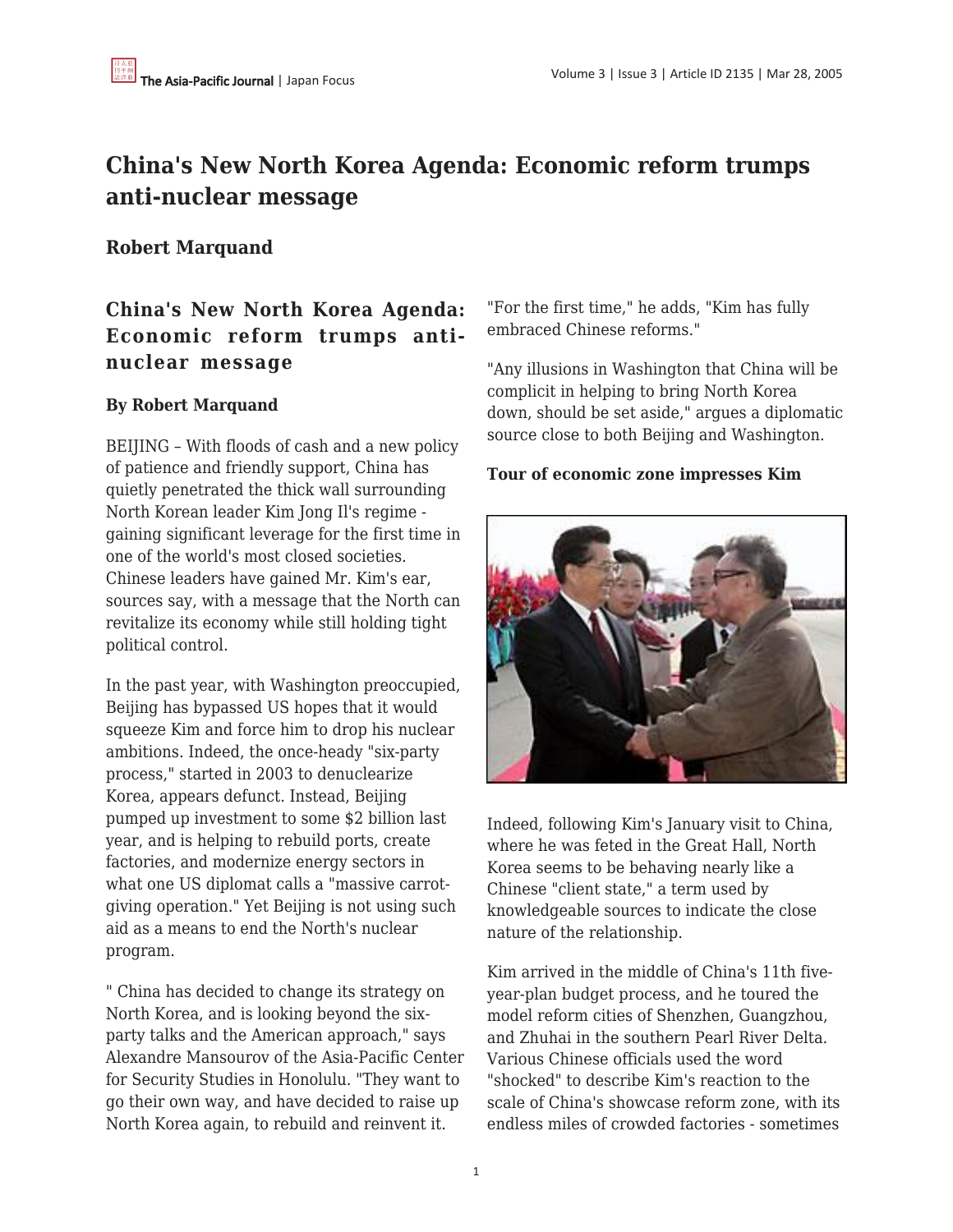called the "workshop of the world" - that supply Wal-Mart, Costco, Home Depot, and other US megastores.

The extent of the North Korean leader's shift in thinking may be measured by Korean Central News Agency releases after he returned to Pyongyang.

For the first time, KCNA commented positively about China's opening and reform. Previously, Kim called China's historic move to market reform, engineered by paramount leader Deng Xiaoping in a visit to the same cities that Kim visited, a "betrayal of socialism." After Kim went to Shanghai in 2001, KCNA stated that while market reforms might be good for China, they were not correct for North Korea.

Yet on Jan. 18, KCNA published a speech by Kim at the Great Hall, in which he stated flatly that, "our visit to the southern part of China convinced us ... that China has a rosier future thanks to the correct line and policies advanced by the Communist Party of China." South Korean media last week reported that the impoverished North, whose economy is in shambles, was gearing up to make its border region of Sinuiju a "special economic zone."

China is revitalizing the North's infrastructure and accounts for 40 percent of its foreign trade, according to a new study by the International Crisis Group. Eighty percent of the North's consumer goods are made in China.

"Chinese leaders repeatedly state they want a free and more open North Korea," says Jin Linbo, director of Asia policy at the China Institute of International Studies in Beijing. " China is trying to help the North out of a bad situation. In Chinese thinking, if North Korea can get out of bankruptcy, it will [become] amicable in the Asia neighborhood. China is trying to do business with North Korea ... we are not in a hurry to resolve the nuclear issue." That point may be hard for the White House to digest. Last summer, Asia experts in the administration felt China was poised to gain major concessions from Kim in the six-party process, if not "deliver" a deal with the North that would dismantle its nuclear program. North Korea was termed a member of the "axis of evil" by President Bush in 2002, and US officials accused Pyongyang later that year of pursuing a second "enriched uranium" nuclear program. During that time, Kim kicked out UN inspectors from his Yongbyon nuclear facility and has since stated that he is reprocessing spent plutonium fuel rods.

The White House has steadily refused to negotiate with Kim, citing his record of broken deals and human rights abuses.

South Korea may also look askance at what it may regard as too much Beijing influence in North Korea. Seoul has ardently hoped that the South would lead toward eventual unification with the North. For historic and ethnic reasons, it wishes to have the greatest influence in the North. The six-party process, formally hosted by China, was difficult for the South to swallow. Its own politician, Kim Dae-Jung, won the Nobel Prize for helping thaw relations in 2000. (It was later discovered that Mr. Kim made substantial hidden payments to ensure the meeting took place, meetings that weren't reciprocated by Kim Jong Il.)

Seoul is concerned that China is angling to keep the Koreas apart to ensure a buffer between itself and US forces.

Chinese diplomats and scholars point out that Kim Jong Il is mercurial - that while he may cotton to ideas about economic reform in theory, he may not risk any opening to the world like that of China. "He is listening to reform ideas, but I think he still wishes mainly to see how he can earn money without undergoing real change," says Mr. Jin.

#### **Dashed US hopes on nuclear talks**

China 's low-key approach to its sometimes